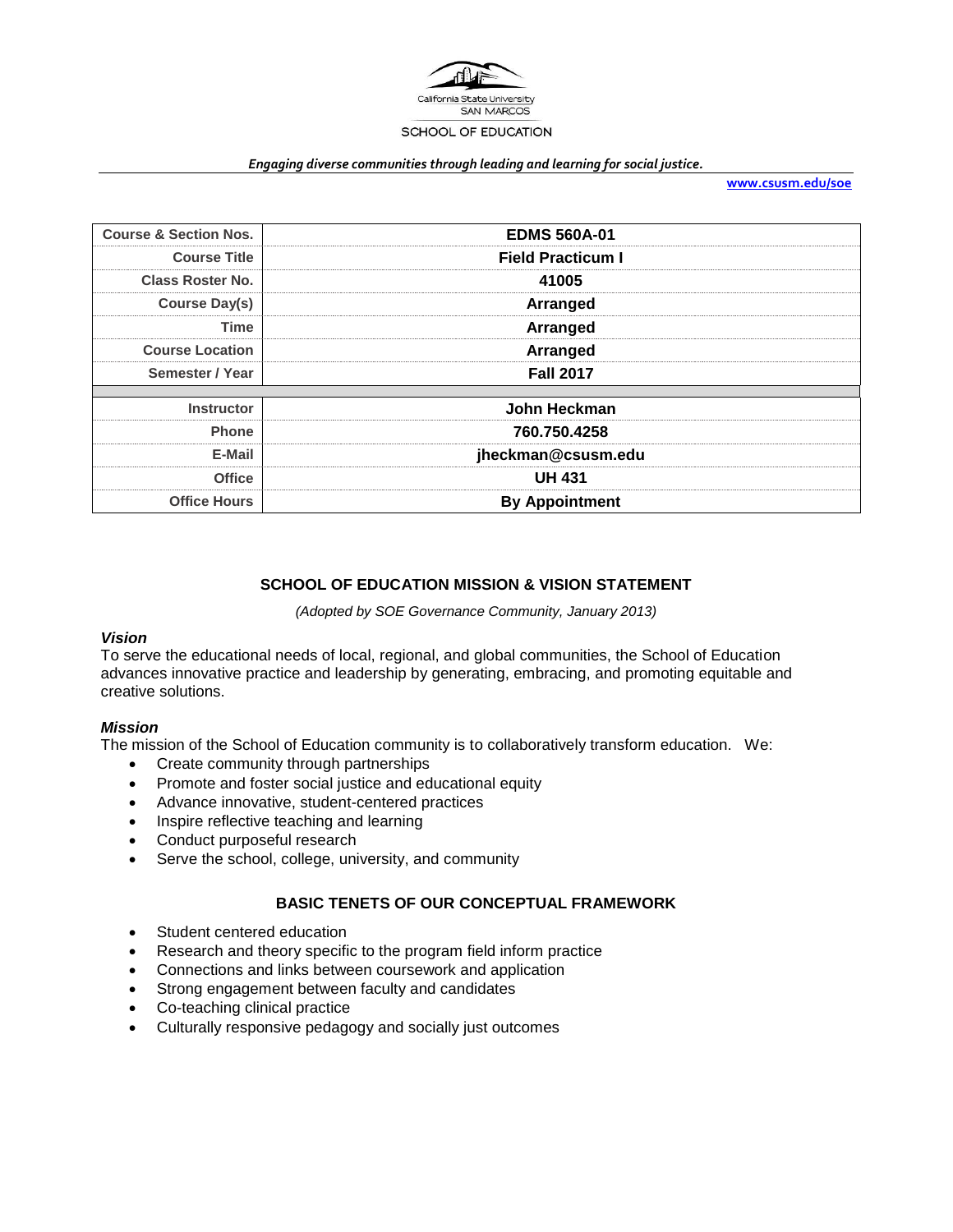## **COURSE DESCRIPTION**

## **Integrated Credential Program Practicum A**

Introductory classroom experience to implement course concepts, tutor, and other school-based experiences in selected schools under supervision of classroom teacher and program coordinator. Requires travel to assigned school for eight (8) hours each week. Enrollment restricted to students in the ICP.

Instructor: Integrated Credential Program (ICP) teacher candidates are undergraduate students who are concurrently taking their professional preparation coursework and their academic preparation. This experience puts the theory of their coursework into classroom practice. The field practicum experience occurs twice in the ICP program – in semesters 2 and 4, preceding the clinical practice experience in semester 5. They are expected to complete 96 hours during the semester. They will be required to develop and teach three appropriate lesson plans during the practicum. *Graded Credit/No Credit.* 

# **FIELD PRACTICUM STUDENT LEARNING OUTCOMES**

### **Candidates will:**

- Maintain a teaching resource file of ideas and materials obtained during the experience (which has already been started in the Literacy course).
- Participate in meetings and duties with cooperating teachers as time allows.
- Tutor one or two students under the direction of the cooperating teacher. Additionally, support student learning by engaging in small group instruction under the direction of the cooperating teacher.
- Take over the regular morning routine as part of instruction. **Plan and teach at least three standards-based lessons u**nder the direction of the cooperating teacher. If possible, teach the lessons in three different curriculum areas. Lesson plans and written feedback from the cooperating teacher are required.
- Conference with the cooperating teacher on issues of planning. Discuss daily, weekly and yearly plans
- Spend at least two hours shadowing one or more staff members.

# **REQUIRED TEXTS, MATERIALS AND ACCOUNTS**

Because this is a supervised field practicum experience, the materials for this class include the *Field Practicum Preference Form*, the *Letter to the Cooperating Teacher*, *Expectations for Practicum I and II, Field Practicum Reminder, Field Practicum Attendance Record Form* and the *Field Practicum Evaluation Form* that may be found on the Teacher Credential Programs website under Programs Offered. Additional materials on the website may be found at [http://www.csusm.edu/education/ICP/ICPfieldpracticum.html.](http://www.csusm.edu/education/ICP/ICPfieldpracticum.html)

## **TaskStream Account**

The School of Education uses TaskStream to manage candidates' TPE and disposition assessments. Candidates must be enrolled in TaskStream during the Clinical Practice. Enrollment fees are paid by going to [www.taskstream.com](http://www.taskstrem.com/) and registering for at least one year. After enrolling, to access the Multiple Subject Program, from your home page, find the Self-Enrollment area and click the *Enter Code* button. Then, enter *msicptc* as the program code. If this is the correct program, click the *Enroll* button. The program now will show up on your TaskStream home page when you log in. Be sure to remember your enrollment name and password.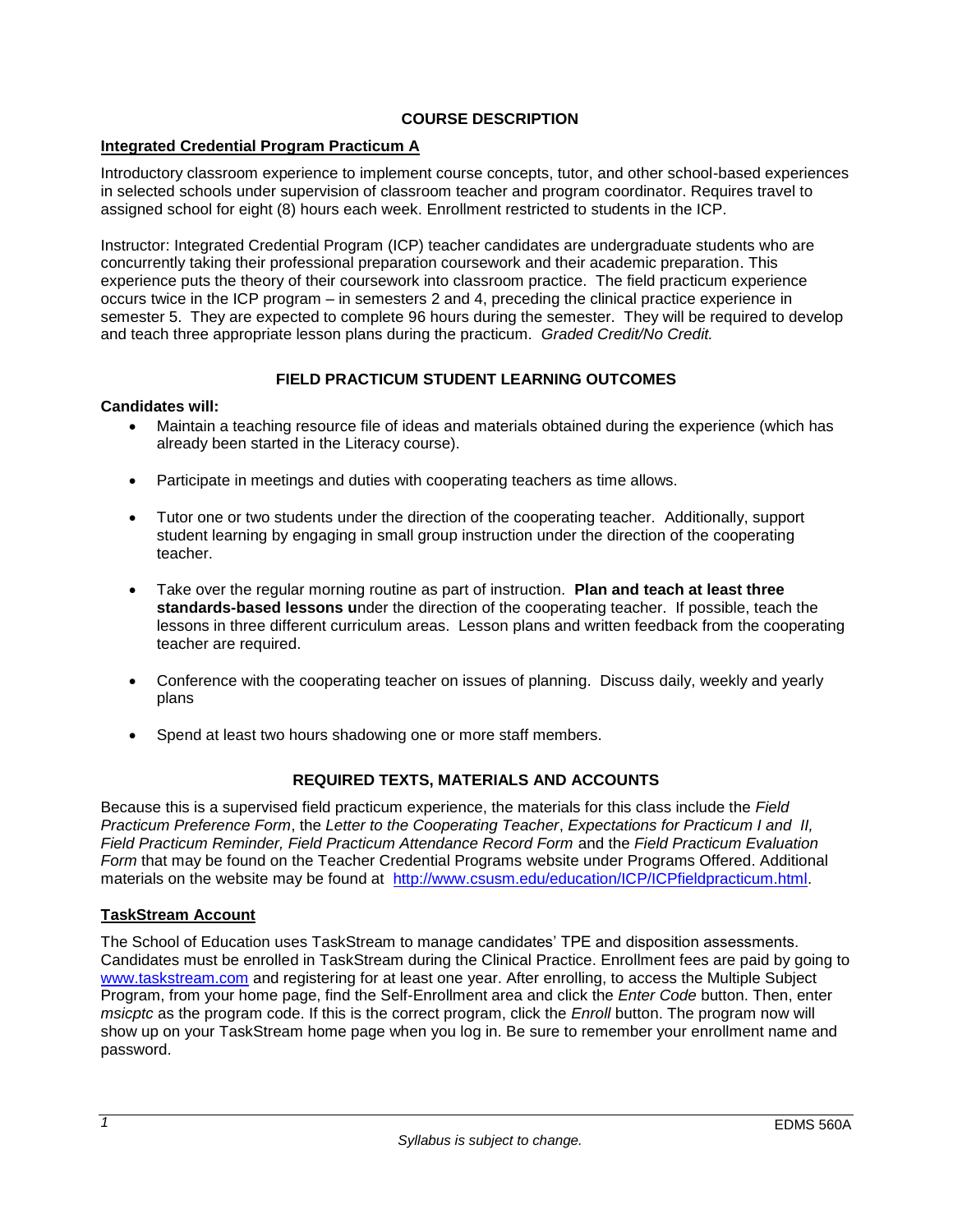## **COURSE LEARNING OUTCOMES**

Observations by the school-based cooperating teacher of the field practicum performance objectives.

Submission of end-of-semester packet including three lesson plans with written feedback from cooperating teacher.

Completion of the Integrated Credential Program Teacher Candidate Evaluation, both mid-term and end-ofsemester, with signatures of the ICP Teacher Candidate, the Site Supervisor and the Cooperating Teacher.

### **Expected Dispositions for the Education Profession**

Education is a profession that has, at its core, certain dispositional attributes that must be acquired and developed. Teaching and working with learners of all ages requires not only specific content knowledge and pedagogical skills, but positive attitudes about multiple dimensions of the profession. The School of Education has identified six dispositions that must be evident in teacher candidates: social justice and equity, collaboration, critical thinking, professional ethics, reflective teaching and learning, and life-long learning. These dispositions have observable actions that will be assessed throughout the preparation program. For each dispositional element, there are three levels of performance - unacceptable, initial target, and advanced target. The description and rubric for the three levels of performance offer measurable behaviors and examples.

The assessment is designed to provide candidates with ongoing feedback for their growth in professional dispositions and includes a self-assessment by the candidate. The dispositions and rubric are presented, explained and assessed in one or more designated courses in each program as well as in clinical practice. Based upon assessment feedback candidates will compose a reflection that becomes part of the candidate's Teaching Performance Expectation portfolio. Candidates are expected to meet the level of initial target during the program.

## **COURSE REQUIREMENTS AND GRADED COURSE COMPONENTS**

#### **Candidates will:**

- Assess and instruct elementary school age students of various cultural and linguistic backgrounds in elementary school classroom
- Demonstrate successful performance of the Teacher Performance Expectations as assessed using the *Assessment of Teacher Performance Expectations Multiple Subject Credential* form
- Demonstrate successful performance of the Professional Dispositions as assessed using the *Multiple Subject Professional Dispositions Rubric*

#### **Grading Standards**

A grade of CREDIT (CR) or NO CREDIT (NC) will be assigned for the field practicum experience.

#### **Final Exam Statement**

No final exam.

#### **School of Education/Course Attendance Policy**

Due to the dynamic and interactive nature of courses in the School of Education, all candidates (course participants) are expected to attend all classes and participate actively. At a minimum, candidates (course participants) must attend more than 80% of class time, or s/he may not receive a passing grade for the course at the discretion of the instructor. Individual instructors may adopt more stringent attendance requirements. Should the candidate (course participants) have extenuating circumstances, s/he should contact the instructor as soon as possible. *(Adopted by the COE Governance Community, December, 1997).*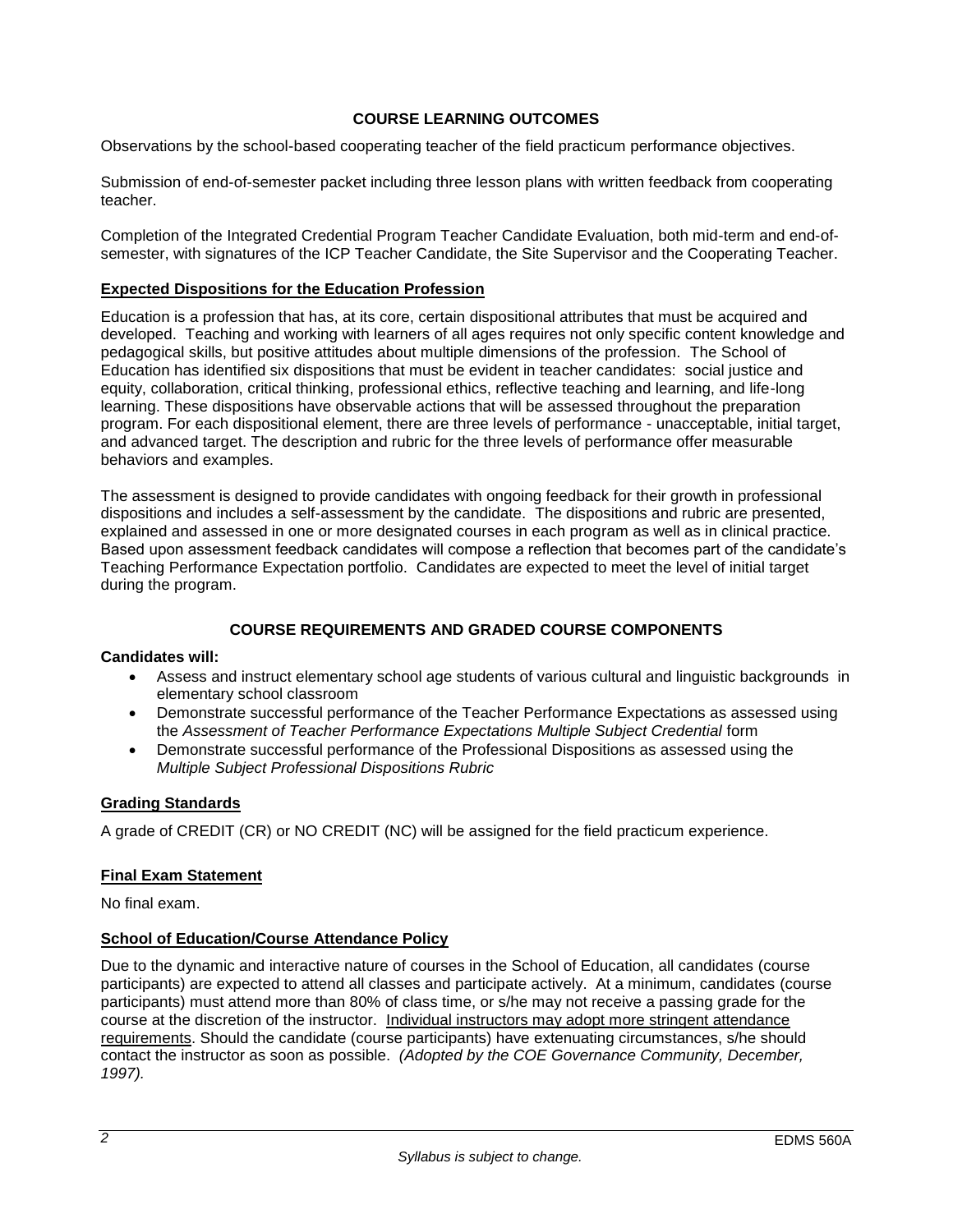## **GENERAL CONSIDERATIONS**

# **CSUSM Academic Honesty Policy**

Students will be expected to adhere to standards of academic honesty and integrity, as outlined in the Student Academic Honesty Policy. All assignments must be original work, clear and error-free. All ideas/material that are borrowed from other sources must have appropriate references to the original sources. Any quoted material should give credit to the source and be punctuated accordingly.

Academic Honesty and Integrity: Students are responsible for honest completion and representation of their work. Your course catalog details the ethical standards and penalties for infractions. There will be zero tolerance for infractions. If you believe there has been an infraction by someone in the class, please bring it to the instructor's attention. The instructor reserves the right to discipline any student for academic dishonesty, in accordance with the general rules and regulations of the university. Disciplinary action may include the lowering of grades and/or the assignment of a failing grade for an exam, assignment, or the class as a whole.

Incidents of Academic Dishonesty will be reported to the Dean of Students. Sanctions at the University level may include suspension or expulsion from the University.

Refer to the full Academic Honesty Policy at: [http://www.csusm.edu/policies/active/documents/Academic\\_Honesty\\_Policy.html](http://www.csusm.edu/policies/active/documents/Academic_Honesty_Policy.html)

#### **Plagiarism**

As an educator, it is expected that each candidate (course participant) will do his/her own work, and contribute equally to group projects and processes. Plagiarism or cheating is unacceptable under any circumstances. If you are in doubt about whether your work is paraphrased or plagiarized see the Plagiarism Prevention for Students website [http://library.csusm.edu/plagiarism/index.html.](http://library.csusm.edu/plagiarism/index.html) If there are questions about academic honesty, please consult the University catalog.

#### **Students with Disabilities Requiring Reasonable Accommodations**

Students with disabilities who require reasonable accommodations must be approved for services by providing appropriate and recent documentation to the Office of Disabled Student Services (DSS). This office is located in Craven Hall 4300, and can be contacted by phone at (760) 750-4905, or TTY (760) 750- 4909. Students authorized by DSS to receive reasonable accommodations should meet with their instructor during office hours or, in order to ensure confidentiality, in a more private setting.

## **Credit Hour Policy Statement**

Per the University Credit Hour Policy:

Candidates are expected to spend a minimum of two hours outside of the classroom each week for each unit of credit engaged in learning.

## **Electronic Communication Protocol**

Electronic correspondence is a part of your professional interactions. If you need to contact the instructor, email is often the easiest way to do so. It is my intention to respond to all received e-mails in a timely manner. Please be reminded that e-mail and on-line discussions are a very specific form of communication, with their own nuances and etiquette. For instance, electronic messages sent in all upper case (or lower case) letters, major typos, or slang, often communicate more than the sender originally intended. With that said, please be mindful of all e-mail and on-line discussion messages you send to your colleagues, to faculty members in the School of Education, or to persons within the greater educational community. All electronic messages should be crafted with professionalism and care.